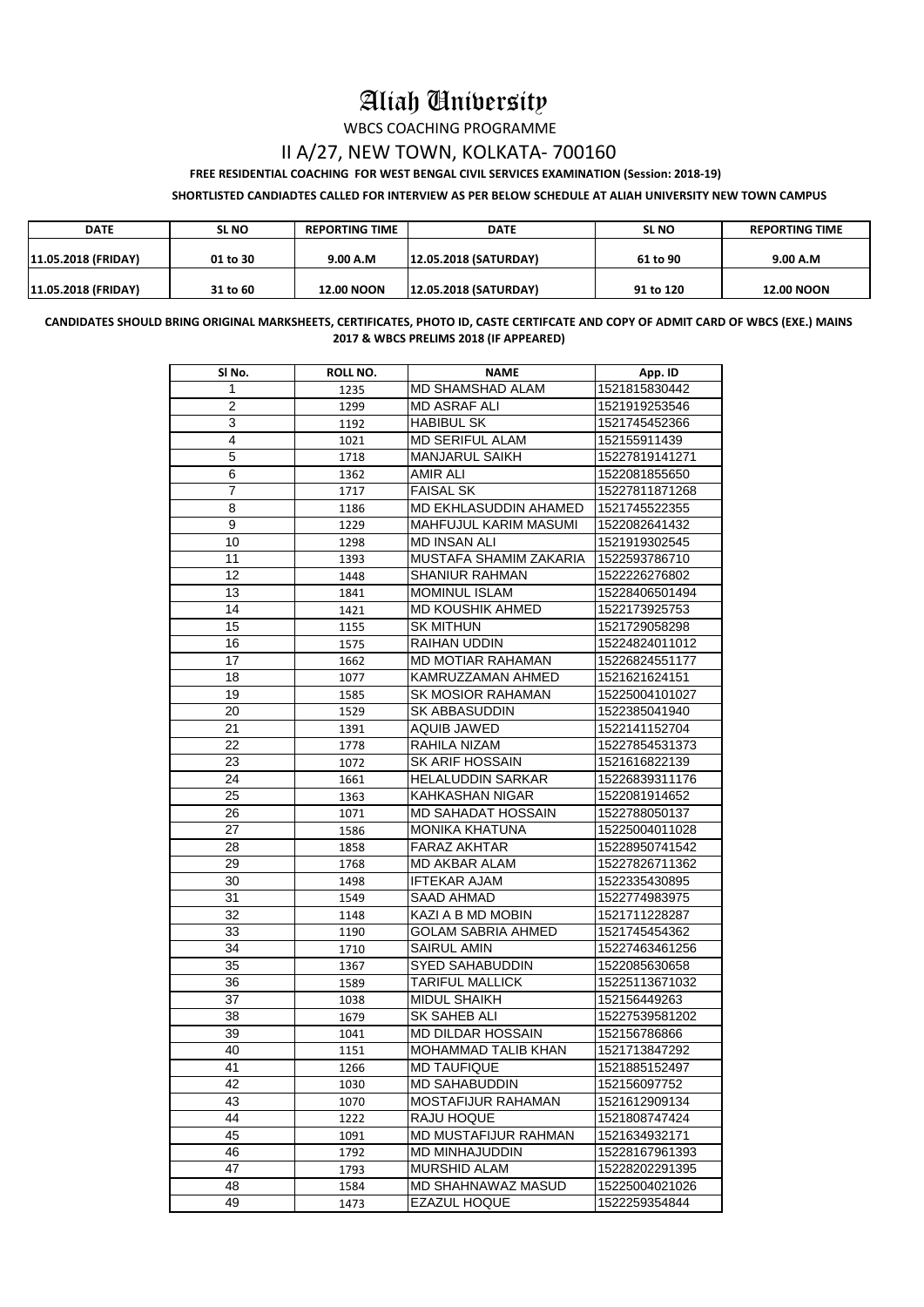| 50  | 1779 | <b>SHAD HAKIM</b>            | 15227854561374 |
|-----|------|------------------------------|----------------|
| 51  | 1254 | <b>SAJEN ALI</b>             | 1522071096473  |
| 52  | 1677 | <b>MD INTEKHAB JAWED</b>     | 15226870881199 |
| 53  | 1512 | <b>AMIR HOSSEN</b>           | 1522384418917  |
| 54  | 1672 | <b>SHAGUFTA YESMIN</b>       | 15226858711192 |
| 55  | 1160 | <b>ABBAS SK</b>              | 1521721506305  |
| 56  |      | <b>ARIF KHAN</b>             | 1522172694748  |
|     | 1416 |                              |                |
| 57  | 1081 | <b>MIJANUR RAHMAN</b>        | 1521632183157  |
| 58  | 1329 | <b>MD SADAKAT ALI</b>        | 1522073930596  |
| 59  | 1669 | <b>MD SAJIMUL HOQUE</b>      | 15226856971187 |
| 60  | 1663 | <b>SADRUL SHAIKH</b>         | 15226822101178 |
| 61  | 1008 | <b>KABIRUL SHEIKH</b>        | 152155181116   |
| 62  | 1335 | <b>MD TALEEF ALAM</b>        | 1522003163604  |
| 63  | 1154 | REYAJ AHMED                  | 1521712657291  |
| 64  | 1239 | <b>FARAAZ AHMED</b>          | 1522835218451  |
| 65  | 1112 | <b>SAKIL AHMED</b>           | 1521652727201  |
| 66  | 1350 | <b>MD SAHIALAM SEKH</b>      | 1522681758628  |
| 67  | 1441 | <b>BILKIS PARVIN</b>         | 1522218502789  |
| 68  |      | AZIZUR RAHAMAN               | 1522127936657  |
|     | 1366 |                              |                |
| 69  | 1806 | REBEKA SULTANA               | 15228210791425 |
| 70  | 1054 | <b>SURAJ MONDAL</b>          | 152160980789   |
| 71  | 1059 | <b>ABDUL SAFIQUL HAZARI</b>  | 1521602418109  |
| 72  | 1514 | <b>SK EJAJUL RAHAMAN</b>     | 1522341675921  |
| 73  | 1603 | <b>ASIKUR RAHAMAN</b>        | 15225199071050 |
| 74  | 1048 | <b>SAMSUL SK</b>             | 152157018477   |
| 75  | 1446 | <b>RAKIBUL MALLICK</b>       | 1522822924798  |
| 76  | 1499 | <b>RAJU MOLLICK</b>          | 1522342981896  |
| 77  | 1248 | <b>SK HASIBUR RAHAMAN</b>    | 1521907809463  |
| 78  | 1789 | RANJITA SULTANA              | 15228132801390 |
| 79  | 1276 | <b>MD MONAIM HASSAN</b>      | 1521902000514  |
|     |      |                              |                |
| 80  | 1406 | <b>SAFIKUL MONDAL</b>        | 1522163183729  |
| 81  | 1103 | <b>MOHAMMED TALHA</b>        | 1521642445188  |
| 82  | 1194 | <b>MD KAMIRUDDIN SK</b>      | 1521746458369  |
| 83  | 1150 | REYAJ AHMED                  | 1521712657291  |
| 84  | 1287 | <b>NURSHID ALAM</b>          | 1521908576530  |
| 85  | 1564 | <b>MUSA HAQUE MONDAL</b>     | 1522465136995  |
| 86  | 1653 | <b>SHAHNAZ PARVEEN</b>       | 15226668651157 |
| 87  | 1559 | <b>MD SABA</b>               | 1522437491988  |
| 88  | 1049 | <b>TAMANNA PERWEEN</b>       | 152156852278   |
| 89  | 1055 | <b>MD FARUK ABDULLAH</b>     | 152157332992   |
| 90  | 1356 | <b>MANOYAR ALI SARKAR</b>    | 1522071335640  |
| 91  | 1058 | <b>KABIR UDDIN MALLIK</b>    | 1521601209105  |
| 92  |      | <b>ISHARAF SK</b>            | 1521919349547  |
|     | 1300 |                              |                |
| 93  | 1425 | <b>MAHATAJ UDDIN KHAN</b>    | 1522343546759  |
| 94  | 1162 | <b>NOUSHIN KALAM</b>         | 1522141780313  |
| 95  | 1527 | <b>RAKIBUR RAHAMAN</b>       | 1522383161938  |
| 96  | 1501 | <b>SADDAM GAZI</b>           | 1522749892898  |
| 97  | 1780 | <b>ATIF SALAM</b>            | 15227854551375 |
| 98  | 1240 | <b>MD MUSTAFIJUR RAHMAN</b>  | 1521823308454  |
| 99  | 1845 | <b>SAIFUL ISLAM</b>          | 15228445801502 |
| 100 | 1538 | <b>SK ROFICK UL HASAN</b>    | 1522408710955  |
| 101 | 1312 | <b>RAJA MONDAL</b>           | 1521959551566  |
| 102 | 1187 | <b>MOBAIDUL ISLAM MONDAL</b> | 1521746913358  |
| 103 | 1137 | <b>HAPIJUL SEKH</b>          | 1521704358264  |
| 104 |      | <b>MD GOLAM MASUD MOLLA</b>  | 1521645641116  |
|     | 1062 |                              |                |
| 105 | 1726 | <b>MD NASIRUDDIN</b>         | 15227603791285 |
| 106 | 1178 | <b>MINARUL SAIKH</b>         | 1521741588346  |
| 107 | 1369 | <b>HAMIDUL ALI</b>           | 1522095384664  |
| 108 | 1290 | <b>MOFIJUL MALLICK</b>       | 1521912247535  |
| 109 | 1004 | <b>FARHEEN BANU</b>          | 15215501789    |
| 110 | 1219 | <b>MOINUDDIN MULLICK</b>     | 1521959840420  |
| 111 | 1687 | <b>SHABNAM KHATOON</b>       | 15227721821215 |
| 112 | 1124 | <b>SABIRUL ISLAM</b>         | 1521740351226  |
| 113 | 1322 | <b>MEHBOOB ALAM</b>          | 1521980932584  |
| 114 | 1388 | <b>SK NABAB HOSSAIN</b>      | 1522136037699  |
|     |      | <b>HASIM SHAIKH</b>          |                |
| 115 | 1536 |                              | 1522578946953  |
| 116 | 1010 | <b>ARSHAD ANJUM</b>          | 152155497420   |